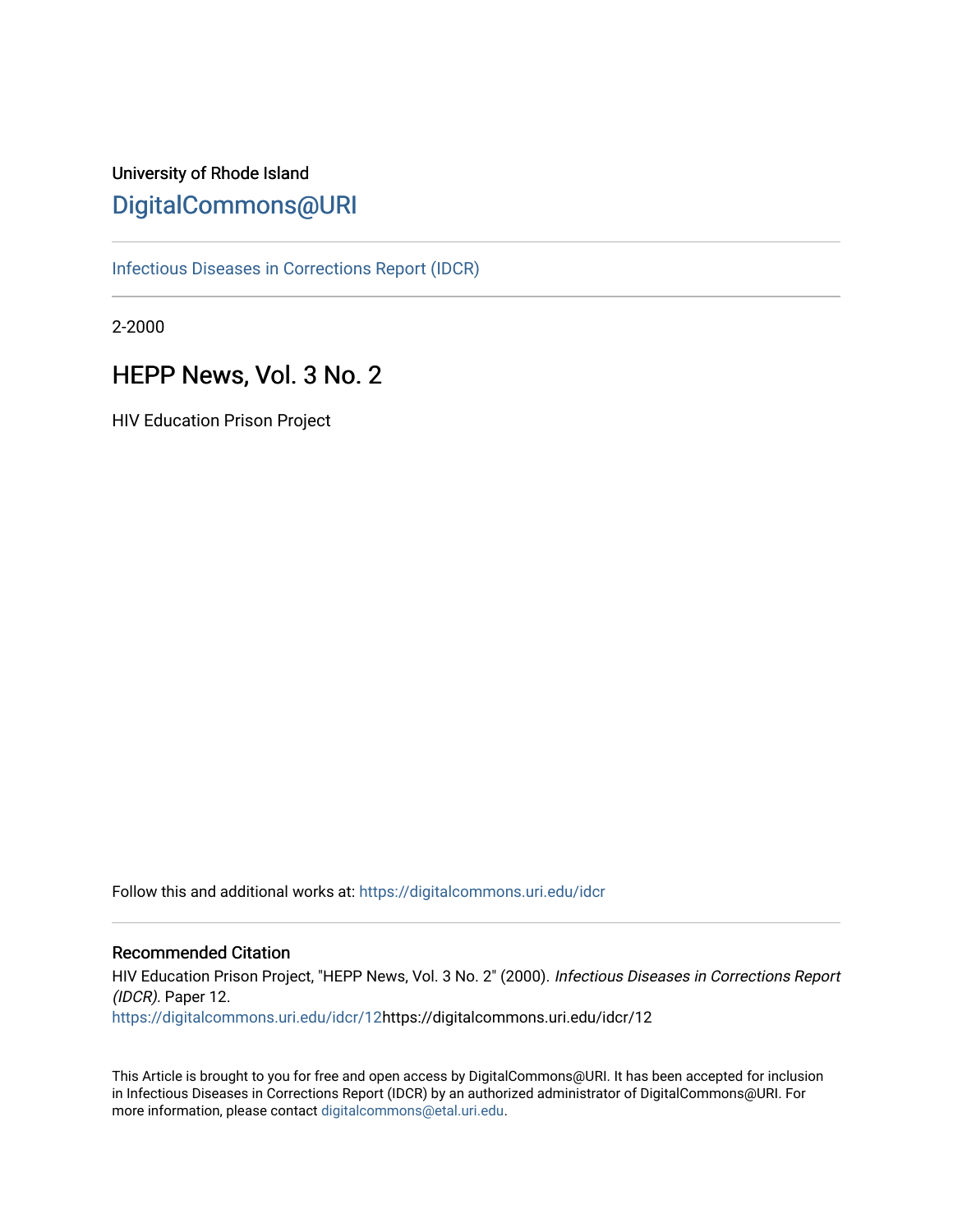

Sponsored by the Brown University School of Medicine Office of Continuing Medical Education and the Brown University AIDS Program.

### **ABOUT HEPP**

*HEPP News, a forum for correctional problem solving, targets correctional administrators and HIV/AIDS care providers including physicians, nurses, outreach workers, and case managers. Published monthly and distributed by fax, HEPP News provides up-to-the-moment information on HIV treatment, efficient approaches to administering HIV treatment in the correctional environment, national and international news related to HIV in prisons and jails, and changes in correctional care that impact HIV treatment. Continuing Medical Education credits are provided by the Brown University Office of Continuing Medical Education to physicians who accurately respond to the questions on the last page of the newsletter.* 

### **EDITORS**

**Anne S. De Groot, M.D.** *Director, TB/HIV Research Lab, Brown University School of Medicine*

**Frederick L. Altice, M.D.** *Director, HIV in Prisons Program, Yale University AIDS Program*

**Joseph Bick, M.D.** *Chief Medical Officer, HIV Treatment Services California Department of Corrections California Medical Facility, Vacaville*

**Faculty Disclosure**  In accordance with the Accreditation Council for Continuing Medical Education Standards for Commercial Support, the faculty for this activity have been asked to complete Conflict of Interest Disclosure forms. Disclosures are listed at the end of articles. All of the individual medications discussed in this newsletter are approved for treatment of HIV unless otherwise indicated. For the treatment of HIV infection, many physicians opt to use combination antiretroviral therapy which is not addressed by the FDA.

*HEPP News is grateful for the primary support of Agouron Pharmaceuticals and the additional support of Roche Pharmaceuticals and Glaxo Wellcome through unrestricted educational grants.*

# **HIV Management Guidelines: News and Trends**

**Anne S. De Groot, M.D.\* Joe Bick, M.D.\*\* Frederick L. Altice, M.D.\*\*\*** *Editors, HEPP News*

Existing HIV treatment guidelines are updated every two years by the International AIDS Society<sup>1</sup> and published in the Journal of the American Medical Association. Consensus from the Kaiser Foundation and Health and Human Services on new agents are inserted on the Guidelines Website as they become available (www.hivaits.org; last update 5/99).

*Correctional clinicians must carefully weigh the benefits of ART against the implications of long term therapy.*

A new version of the guidelines was recently published in the *Journal of the American Medical Association*. <sup>2</sup> This article will review the new guidelines and highlight important changes since the last version was published 18 months ago (1998).

The July 1998 guidelines marked the codification of "highly active antiretroviral therapy" (HAART), a move that was supported by accumulating data from clinical and pathogenesis studies. At the time, there were a number of possible combination regimens available and an expanding number of choices for initial regimens.

In updates published since 1998, Efavirenz (Sustiva), Abacavir (Ziagen) and Amprenavir (Agenerase) have been added to the list of possible treatment options. Now a total of 15 antiretroviral agents are available in the United States (see Table 1). This underscores a guidelines recommendation that treatment of HIV-infected patients should be directed by a physician with extensive experience in the care of these patients.

The most significant difference between recommendations from 1998 and the "state of ART" in 2000 should come as no surprise to correctional HIV providers who have experience treating HIV patients. The concept that we should "hit hard, hit early" is evolving into "think hard, get the patient involved, then hit hard as early as possible." There are two reasons for the new hesitancy: (1) side effects and (2) adherence. Indeed, when the guidelines were written in 1998, protease inhibitors were having a miraculous effect on patients, and it appeared as if a cure for HIV was at hand. Since then, an array of side effects associated with HAART has been noted, and concerns about the long-term durability of the new drugs have been raised.

Correctional clinicians must carefully weigh the benefits of ART against the implications of long term therapy. For our patients who commonly experience destabilizing "life events," it becomes increasingly important to identify factors that can assist with stabilizing a patients' life before initiating treatment. Thus, rehabilitation, education, and careful discharge planning are increasingly important components of expert HIV management in corrections.

**Revisiting "Hit Early, Hit Hard"** Initial theoretical modeling that HIV might be eradicated after about three years of complete viral suppression.<sup>3</sup> have been withdrawn or radically amended, as reports of viral rebound after lengthy viral suppression accumulate.<sup>4</sup> Unfortunately, the early speculative calculations did not take into account the existence of a small but critical pool of resting memory CD4+ lymphocytes that may contribute to persistence of replication-competent HIV in persons in spite of maximal viral suppression.<sup>5, 6, 7</sup>

The good news is that there are few reports of emergence of resistance when viral loads are suppressed to 20 to 50 copies/mL, even though most HIV researchers believe that viral replication is ongoing at low levels in reservoir sites. Furthermore, long-term suppression correlates with durability of virologic response to potent regimens. 8,9,10

**Adherence in the Real World** Even though patients are aware that close drug

#### *Continued on page 2*

| WHAT'S INSIDE |  |
|---------------|--|
|               |  |
|               |  |
|               |  |
|               |  |
|               |  |

Brown University School of Medicine | Providence, RI 02912 | 401.863.2180 | fax: 401.863.1243 | www.hivcorrections.org *If you have any problems with this fax transmission please call 888.447.1906 or e-mail us at ccg@ccgnetwork.com*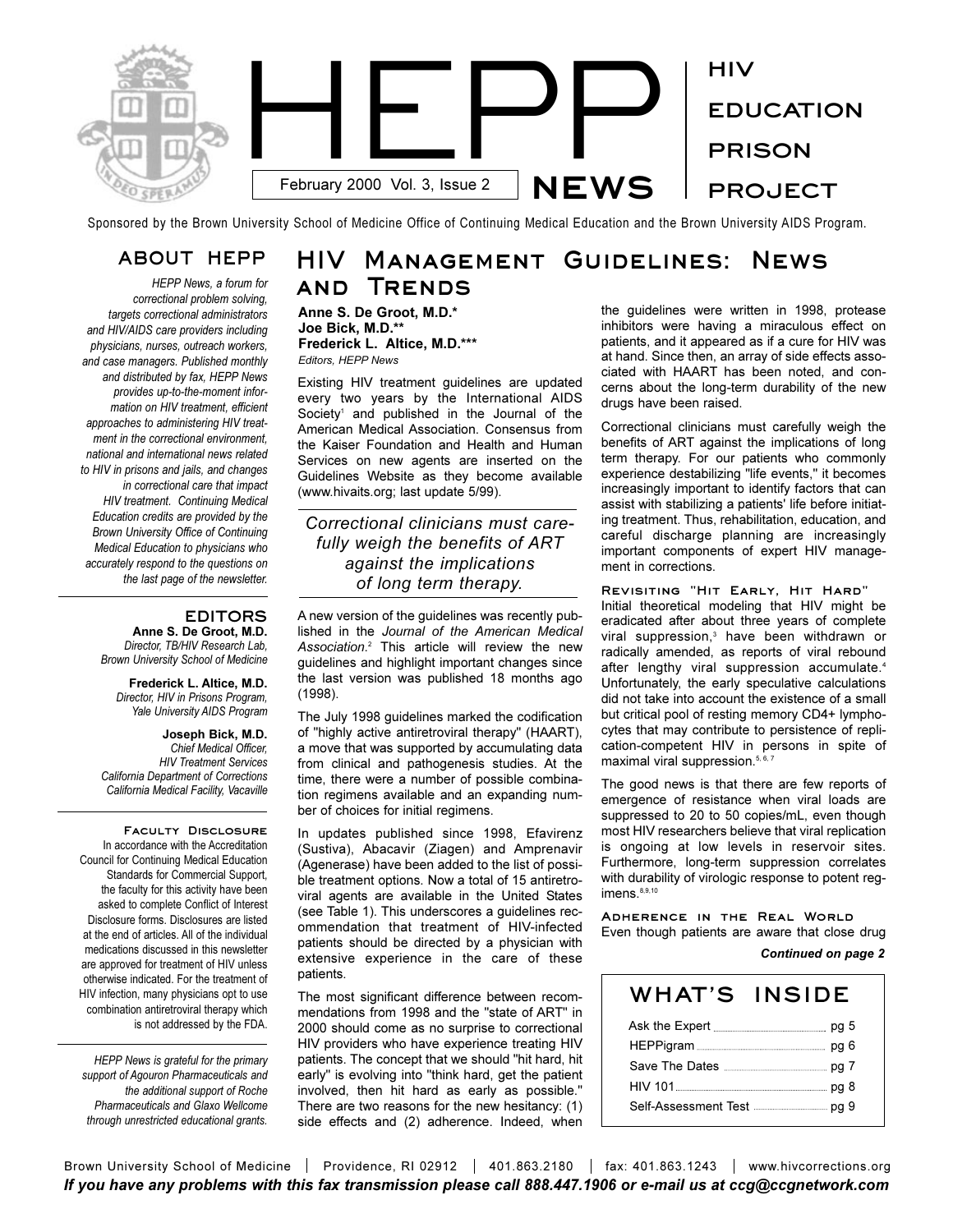### **HIV Management...**  *(continued from page 1)*

adherence is essential in preventing viral resistance, current regimens can be difficult for patients to adhere to. Recognizing this, the 1998 guidelines stated that adherence, shortterm and long-term adverse effects, impact on quality of life, and evolution of resistance must be addressed with each person considering treatment. The 2000 guidelines discern advantages and disadvantages of each type of triple drug regimen, highlighting regimens that are easier to adhere to (see HIV 101, pg. 8).

**Long term adverse drug effects** Over the past few years, HIV care providers have been more concerned about the potential for long-term adverse drug effects. Lipodystrophy continues to be a significant side effect associated with protease inhibitors, and new studies appear to indicate that this condition may not be linked to any particular drug, rather it may be linked to the duration of therapy, to baseline body mass index, and to the quantity of fat in the patients' diet (for more on these recent findings, see next month's HEPP News for a report on the 7th Retrovirus conference). Reports of mitochondrial toxicity (manifested by fatigue, nausea, vomiting, abdominal pain, weight loss, dyspnea and low serum bicarbonate levels) have been associated with the use of NRTIs (particularly D4T and 3TC in one study of 106 cases by Boxwell and Styrt, who reported the FDA experience with mitochondrial toxicity at the 1999 ICAAC meeting, Abstract 1284). However, physicians who follow large numbers of incarcerated HIVinfected patients on HAART have failed to identify cases of severe mitochondrial toxicity to date, even though low serum "bicarbonate" is a frequent finding associated with treatment.

### **When to Initiate Therapy: Plan A/Plan B**

The last time the guidelines were published, there was growing recognition that early treatment initiation was associated with virologic, immunologic, and clinical benefits. Based on that perception, the International AIDS Society-USA panel recommends antiretroviral therapy for any patient with established HIV infection and a confirmed plasma HIV-1 RNA level 5,000-30,000 copies/mL or T-cell count 350-500 copies/µL who "is committed to the complex, long-term therapy" (see Table 2).

However, since the first therapeutic intervention (Plan A) is the one with the greatest chance of success, careful discussion of the regimen with the patient is recommended. The patient and physician should have another plan (Plan B) in mind for future treatment options, as well as some supplemental interventions (intensification) for the current regimen in case the initial regimen begins to falter.

In addition to drug failure secondary to poor adherence and suboptimal regimens, new data has accumulated over the past year that poor initial response may be due to pre-existing resistance to one or more of the selected agents.<sup>11, 12</sup> Genotyping at the time of treatment

initiation is gaining favor (see section "Monitoring resistance" and Table 2, pg. 7).

Many would also consider therapy for patients who have detectable viral loads at any level and evidence of T-cell decline over time, however, there is a great deal of variation among experienced practitioners. (See HIV 101 pg. 8 for a discussion of the options available at the initiation of therapy.)

HHS/IAS guidelines (Table 2) currently recommend:

1. For asymptomatic patients with low plasma HIV RNA level (e.g., <5000/mL) and high

CD4+ cell count (e.g.,  $>350-500/\mu$ L) deferral of therapy with close follow-up may be recommended given treatment complexities, risk of adverse effects, consequences of resistance, and the possibility that such persons may fall into the category broadly described as longterm nonprogressor.

2. For those with moderately high HIV RNA levels (e.g., 5,000-30,000 copies/mL) and low CD4+ cell count (e.g. <350µL) therapy initiation is recommended, given independent prognostic significance of CD4+ cell count and clinical trial data support.

### *Continued on page 4*

| <b>DRUG</b> (Trade Name<br>& Manufacturer)                 | <b>DOSAGE</b>                         | <b>FORMULA-</b><br><b>TIONS</b>               | <b>COMMENTS</b>                                                                                                                                                            |  |  |
|------------------------------------------------------------|---------------------------------------|-----------------------------------------------|----------------------------------------------------------------------------------------------------------------------------------------------------------------------------|--|--|
| <b>Nucleoside Reverse Transcriptase Inhibitors (NRTIs)</b> |                                       |                                               |                                                                                                                                                                            |  |  |
| Zidovudine(AZT, ZDV)<br>(Retrovir)<br>Glaxo Wellcome       | 300mg BID or<br>200 <sub>mg</sub> TID | 100 <sub>ma</sub><br>capsules                 | Can cause anemia, neutropenia, nausea,<br>lethargy/confusion/agitation and myositis.                                                                                       |  |  |
| Didanosine (ddl) (Videx)<br><b>Bristol-Myers Squibb</b>    | 200mg BID<br>or 400 QD                | 100 <sub>mg</sub><br>tablets                  | Take on empty stomach. <sup>1</sup> Toxicities include<br>pancreatitis, peripheral neuropathy.                                                                             |  |  |
| Zalcitabine (ddC) (Hivid)<br>Roche                         | 0.75mg TID                            | 0.75mg<br>tablets                             | Peripheral neuropathy most common<br>toxicity; also pancreatitis                                                                                                           |  |  |
| Lamivudine (3TC) (Epivir)<br>Glaxo Wellcome                | 150mg BID                             | 150 <sub>mg</sub><br>tablets                  | Minimal toxicity; rapid resistance.                                                                                                                                        |  |  |
| Stavudine (d4T)(Zerit)<br><b>Bristol-Myers Squibb</b>      | $20$ or<br>40mg BID                   | 40mq<br>capsules                              | Can cause peripheral neuropathy                                                                                                                                            |  |  |
| Combivir (lamivudine +<br>zidovudine)<br>Glaxo Wellcome    | 1 tablet BID                          | 1 tablet                                      | See comments under individual drugs                                                                                                                                        |  |  |
| Abacavir (Ziagen)<br>Glaxo Wellcome                        | 300mg BID                             | 300 <sub>mq</sub><br>tablets                  | Rash, upper respiratory symptoms,<br>muscle aches: flu-like syndrome that must<br>be carefully diagnosed - rechallenge may<br>lead to anaphylaxis and death.               |  |  |
| Non-nucleoside Reverse Transcriptase Inhibitors (NNRTIs)   |                                       |                                               |                                                                                                                                                                            |  |  |
| Nevirapine (Viramune<br>Boehringer/Roxane                  | 200mg BID<br>see comments             | 200 <sub>mq</sub><br>tablet                   | Rapid resistance; good tissue penetration;<br>rash is common. Start with 200QDx14<br>days then 200mg BID                                                                   |  |  |
| Delavirdine (Rescriptor)<br>Pharmacia/Upjohn               | 400mg TID                             | 100 <sub>mg</sub><br>tablets                  | Less experience; raises level of some<br>protease inhibitors; rash less common than<br>with nevirapine: most would use in combi-<br>nation with other drugs as a "booster" |  |  |
| Efavirenz (Sustiva)<br><b>Dupont Pharmaceuticals</b>       | 600mg QD                              | 200 <sub>mg</sub><br>capsules                 | Vivid dreams, rash, diarrhea, headache                                                                                                                                     |  |  |
| <b>Protease Inhibitors (PIs)</b>                           |                                       |                                               |                                                                                                                                                                            |  |  |
| Saquinvair (Inverase,<br>Fortovase)<br>Roche               | Invirase:<br>3x200mg TID              | 200 <sub>mg</sub><br>hard gelatin<br>capsules | Poorly absorbed; should not be used<br>as the only PI. Mild gastrointestinal<br>disturbances common                                                                        |  |  |
|                                                            | Fortuvase:<br>6x200mg TID             | 200 <sub>mg</sub><br>hard gelatin<br>capsules | Better absorbed than invirase, mild<br>gastrointestinal disturbances common.                                                                                               |  |  |
| Ritonavir (Norvir)<br>Abbott                               | 600mg BID                             | 100 <sub>mq</sub><br>capsules                 | Gastorintestinal side effects common                                                                                                                                       |  |  |
| Indinavir (Crixivan)<br>Merck                              | 800mg TID<br>(q8h)                    | 400 <sub>mq</sub><br>capsules                 | TID dosing; take on empty stomach. <sup>1</sup><br>Nephrolithiasis common; can be reduced<br>with adequate rehydration                                                     |  |  |
| Nelfinavir (Viracept)<br>Agouron                           | 750mg TID or<br>1250 mg BID           | 250 <sub>mg</sub><br>tablets                  | May cause diarrhea; may induce less<br>cross-resistance                                                                                                                    |  |  |
| Amprenavir<br>(Agenerase)<br>Glaxo Wellcome                | 1200mg BID                            | 150 <sub>mg</sub><br>capsules                 | Most common side effects include nausea,<br>vomiting, diarrhea, rash, and tingling<br>sensation around the mouth.                                                          |  |  |

**Table 1. Current HIV Antiretrovirals and Dosages.\***

\*Antiviral drug dosages are frequently updated. Consult the MMWR (Morbidity and Mortality Weekly Report) for the most updated dosages (www.cdc.gov/mmwr).

30 minutes before or two hours after a meal.

*Adapted from Merigan T, Bartlett J, Bolognesis D. Textbook of AIDS Medicine. Second ed. Williams and Wilkins, Baltimore MD. 1999. And HIV AIDS Treatment and Information Services: www.hivatis.org.*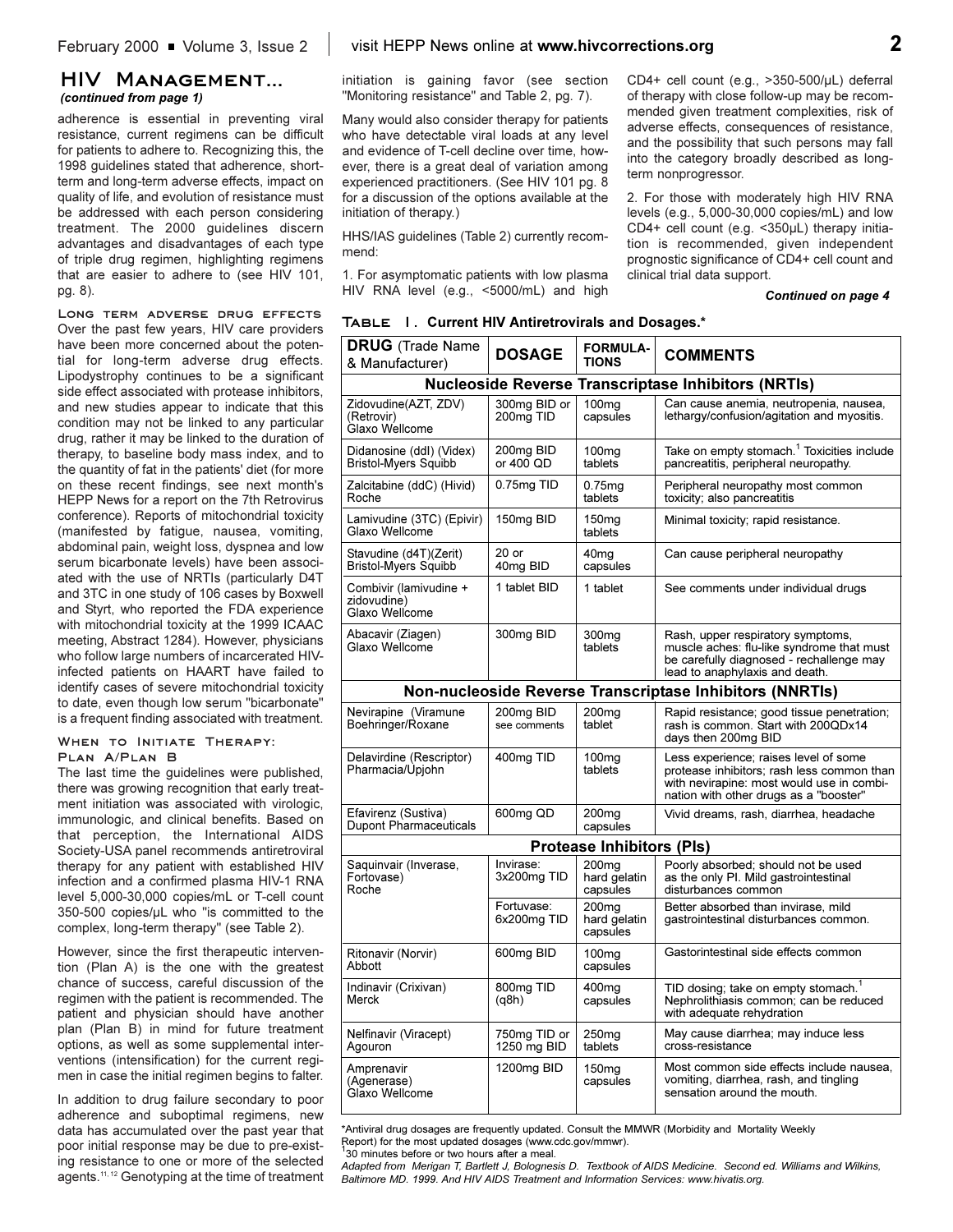## **Letter from the Editor**

### *Dear Colleagues,*

*Welcome to the February issue of HEPP News. You'll note a number of important changes in this issue. First, we are pleased to announce that Joe Bick of the California Department of Corrections Medical Facility at Vacaville is joining Rick Altice and Anne De Groot as a main editor. Lester Wright, Medical Director at the New York State Department of Correctional Services, Joseph Paris, Medical Director of the Georgia Department of Corrections, Khurram Rana, pharmacist at Roger Williams Hospital in Rhode Island, and Ralf Jürgens of the Canadian AIDS Society have also joined the HEPP Advisory Board. David Paar is now a Senior Advisor instead of an Associate Editor. All of us at HEPP would like to thank Steve Szebenyi and Roderic Gottula, who are stepping down from the Advisory Board, for all of their help and support this past year.*

*Second, we have received the results of our reader survey and we sincerely appreciate your feedback. We are encouraged by the number of positive responses we received; according to you, we meet your needs for HIV information that is corrections specific. In response to your requests, we'll be providing more "Ask the Expert" cases, alternating these cases with Spotlights" on correctional HIV personalities or special programs.*

*Third, we hope you like the new "look" that our layout experts Michelle Gaseau and Kim Backlund-Lewis of The Corrections Connection have provided.* 

*After reviewing this issue, readers should be able to chose the appropriate antiretroviral regimens for either initiating or restarting therapy, identify which course of action to take given a recidivist patient who had discontinued therapy, and describe the advantages and disadvantages of different antiretroviral therapy. In next month's issue we will bring you news from the 7th Conference on Retroviruses and Opportunistic Infections, as well as an update on the treatment of tuberculosis in the correctional setting, edited by Joe Bick.*

*Give us your feedback! We like hearing from you.*

*Sincerely,*

*Anne S. De Groot, M.D.*

The editorial board and contributors to HEPP News include national and regional correctional professionals, selected on the basis of their experience with HIV care in the correctional setting and their familiarity with current HIV treatment. We encourage submissions, feed-back, and correspondence from our readership.

> **Senior Advisors** Theodore M. Hammett, Ph.D.

*Abt Associates* Ned E. Heltzer, R.Ph., M.S.

*Prison Health Services, Inc.* David P. Paar, M.D.

*University of Texas Medical Branch* Ralf Jurgens

*Canadian AIDS Law Legal Network* Lester Wright, M.D.

*New York State Dept. of Corrections*

Joseph Paris, Ph.D., M.D. *CCHP Georgia Dept. of Corrections* 

Khurram Rana, Pharm. D. *University of RI Medical School*

David Thomas, J.D., M.D. *Florida Dept. of Corrections*

### **Managers**

Dennis Thomas *HIV Education Prison Project*

Michelle Gaseau *The Corrections Connection*

**Layout** Kimberly Backlund-Lewis *The Corrections Connection*

**Promotion and Distribution**

Amanda Butler *Cimon Consulting Group*

**Editorial Associate** 

Elizabeth Stubblefield *HIV Education Prison Project*

**Associate Editors**

Anne C. Spaulding, M.D. *Brown University School of Medicine* David A. Wohl, M.D. *University of North Carolina*

Betty Rider, M.A., M.S. *North Carolina Division of Prisons*

Stephen Tabet, M.D., M.P.H. *Univ. of Washington Division of Infectious Disease Seattle HIVNET*

### **Subscribe to HEPP News and/or HIV Inside**

Fax to **800.671.1754** for any of the following: *(please print clearly or type)*

\_\_\_\_ Yes, I would like to add/update/correct (circle one) my contact information for my complimentary subscription of HEPPNews fax newsletter.

Yes, I would like to sign up the following colleague to receive a complimentary subscription of HEPPNews fax newsletter.

\_\_\_\_ Yes, I would like to order the following back issues (please include volume/issue/date).

\_\_\_\_ Yes, I would like my HEPP News to be delivered as an attached PDF file in an e-mail (rather than have a fax).

\_\_\_\_ Yes, I would like to add my contact information for my complimentary subscription of HIV Inside.

|  |                                                                                                                                                           | (Optional) # of HIV Infected Inmates: ______                                                                                                                                                                                   |  |
|--|-----------------------------------------------------------------------------------------------------------------------------------------------------------|--------------------------------------------------------------------------------------------------------------------------------------------------------------------------------------------------------------------------------|--|
|  | CHECK ONE: O Physician O Physician Assistant O Nurse Practitioner<br>CHECK ONE: O Pharmacist O Medical Director/Administrator O HIV Case Worker/Counselor | O Nurse/Nurse Administrator<br>◯ Other                                                                                                                                                                                         |  |
|  |                                                                                                                                                           |                                                                                                                                                                                                                                |  |
|  |                                                                                                                                                           |                                                                                                                                                                                                                                |  |
|  |                                                                                                                                                           | E-MAIL: __________________________________                                                                                                                                                                                     |  |
|  |                                                                                                                                                           | DATE: the contract of the contract of the contract of the contract of the contract of the contract of the contract of the contract of the contract of the contract of the contract of the contract of the contract of the cont |  |
|  |                                                                                                                                                           |                                                                                                                                                                                                                                |  |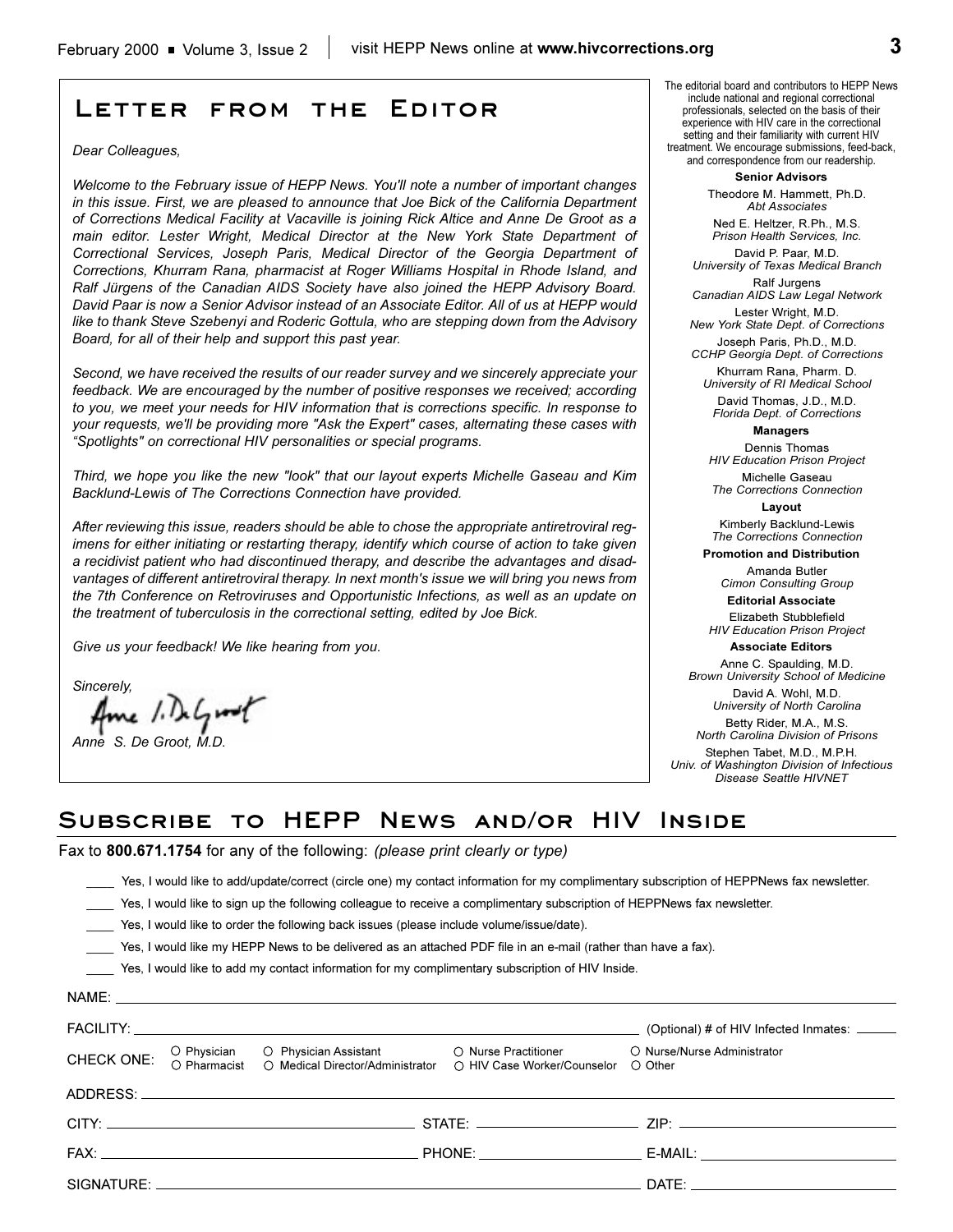### **HIV Management...**  *(continued from page 2)*

#### **Therapeutic Caveats**

It is important to note that dual NRTI and dual PI regimens (without a third drug) are still not considered acceptable forms of ART. Dual NRTI regimens are not considered acceptable except when encountering patients currently succeeding on such a regimen. In those cases, most HIV practitioners would not "rock the boat" and would elect to keep the patient on the dual NRTI treatment.

An increasing concern has been whether disease stage should dictate the approach to treatment, since response rates decrease as HIV disease advances. Many experienced providers would consider using four drugs instead of three for patients who were starting therapy in later stage HIV/AIDS.

### **How to Start**

The most important factors to consider when first initiating a regimen include the following: (1) the patient's status (CD4+ T-cell count, viral load); (2) the potency of the regimen; and (3) the willingness and ability of the patient to adhere to the regimen. Additional considerations include the potential for drug interactions with other necessary medications, the potential for exacerbation of underlying medical conditions (e.g., neuropathy), the potential for long-term adverse effects, and the preservation of future treatment options. The latter point is worth keeping firmly in mind when discussing the initial regimen with the patient. A well-designed Plan A (initial regimen) keeps an equally effective and tolerable Plan B in reserve.

### **Monitoring Therapy Response**

Beginning in 1998, the guidelines also featured a recommendation that quantitative viral load assays be used to monitor therapeutic response. The assays were considered "an essential parameter" by the 1998 guidelines panel and have become routine adjuncts to the HIV management portfolio, even in correctional settings. CD4+ T-cell counts have been de-emphasized as a result, and now should be followed at less frequent intervals (every three to six months) after the initiation of therapy.

A major advance in HIV treatment has been the development of plasma HIV RNA assays of increased sensitivity. These assays now achieve a range of about 20-50 to about 50,000 copies/mL of plasma. Most physicians obtain "Version 1" viral load measurements (sensitive to about 400 copies/mL) about six weeks to eight weeks after initiating therapy (sooner if failure is considered possible) as the first follow up indicator of response to a new regimen. If a response is seen, this is followed by an "ultrasensitive" assay about two to four weeks later. The expected response to an effective regimen is reduction of viral load by one log at eight weeks and no detectable virus at four to six months after initiation. The more rapid the reduction, the more effective the therapy is believed to be. The ultra sensitive assay confirms suppression of virus to the

**Table 2. Ranges of CD4+ T-cell Count & Viral Load Levels for Therapy Initiation**

|                                    | Plasma HIV RNA Level, Copies/mL |              |           |
|------------------------------------|---------------------------------|--------------|-----------|
| CD4+ T-cells, 3x10 <sup>6</sup> /L | $5.000$                         | 5,000-30,000 | >30,000   |
| $350$                              | Recommend                       | Recommend    | Recommend |
|                                    | Therapy                         | Therapy      | Therapy   |
| 350-500                            | Consider                        | Recommend    | Recommend |
|                                    | Therapy**                       | Therapy      | Therapy   |
| >500                               | Defer                           | Consider     | Recommend |
|                                    | Therapy                         | Therapy      | Therapy   |

*\*\*Opinions vary. Aggressive clinicians would treat patients at this level. Some choose to defer treatment. Adapted from JAMA 1/19/00; 283(3): 382.*

lowest detectable level and provides a benchmark for monitoring future response to therapy.

The rationale for tighter monitoring of viral loads is that evolution of resistance is restricted in patients who have viral load levels less than 50 copies/mL, even though low levels of viral replication probably still persist. Evidence of failing regimen includes: a decrease in CD4+ T-cell count of greater than 30% from baseline, and a greater than 0.5 log (or threefold) increase in viral load. As intercurrent infections and vaccinations can affect viral loads, measurements should be repeated before instituting changes in therapy.

### **Monitoring Resistance and Drug Levels**

In 1998, both Genotyping and Therapeutic Drug Level monitoring were thought to be interesting but unproven; data now exists that these tools are useful in some clinical settings when implemented by fairly experienced HIV providers. Note that drug resistance testing is extremely costly. Resistance testing is best used in combination with a careful drug history to chose new regimens, since absence of genotypic or phenotypic evidence of resistance does not imply that a drug is guaranteed to be active. Drug level monitoring is available in some settings but will see limited use in correctional settings due to cost and the absence of good data showing better outcomes.

#### **Treatment Failure: Implementing Plan B**

The strictest definition of treatment failure is that of confirmed detectable plasma HIV RNA (i.e., >50 copies/mL) in an adherent patient who had achieved a viral load level below the detection limit and has not experienced a recent acute infectious illness or vaccination. Indications for change include the following:

1. Less than a 0.5 to 0.75 log reduction of plasma HIV RNA by four weeks following initiation of therapy or less than a 1 log reduction at eight weeks (intensification might be the best option; see article by Rick Altice, MD in the October 1999 issue of HEPP News);

2. Failure to suppress plasma HIV RNA to undetectable levels within four to six months of initiating therapy (except when the patient starts from a very high e.g. 106 viral load).

3. Repeated detection of virus after initial suppression, suggesting viral resistance;

4. Any reproducible increase in the viral load defined as three fold or greater that is not due to acute intercurrent infectious illness or vaccination;

5. Dual nucleoside therapy (if viral load not undetectable). Note recommendation that all patients be on at least triple drug regimens, and note also that some clinicians would not "rock the boat" as discussed above;

6. Persistently declining CD4+ T-cell numbers as measured on at least two separate occasions;

7. Clinical deterioration (bearing in mind that some patients experience "reactivation" of opportunistic infection, or "immune reconstitution syndrome" as their immune system recovers with HAART).<sup>13, 14</sup>

For patients with their second or third regimen failure, the decreasing number of options remaining for the patient may dictate a more conservative stance, with deferral of treatment changes until evidence of further increases in HIV RNA level or decreases in CD4+ T-cell count. Despite viral load increases, patients continue to benefit from potent regimens even after rebound viremia; for them, stopping therapy may result in further viral load increase, rendering re-establishment of adequate viral suppression more difficult.<sup>15</sup>

### **Viral load/CD4 "disconnect"**

Sometimes patients exhibit a discordant CD4+ decline in the face of continued viral load suppression. In these cases, it is important to examine the regimen for evidence of myelotoxic drugs (AZT, Hydroxyurea) and to continue to monitor. The pathogenic causes for discordant responses are uncertain. For those with a confirmed CD4 cell decrease or confirmed rapid decrease, treatment changes may be useful.

#### **Other Regimen Modifications**

"Induction/maintenance" regimens are not useful in the setting of HIV infection. Furthermore, studies of patients who have discontinued therapy after prolonged adherence to HAART and undetectable viral loads have now repeatedly shown viral rebound, in some cases to levels above the original set point.

#### **Intensification**

The practice of adding to, or intensifying an existing regimen (reviewed by Dr. Rick Altice in the October 1999 issue of HEPP News) is a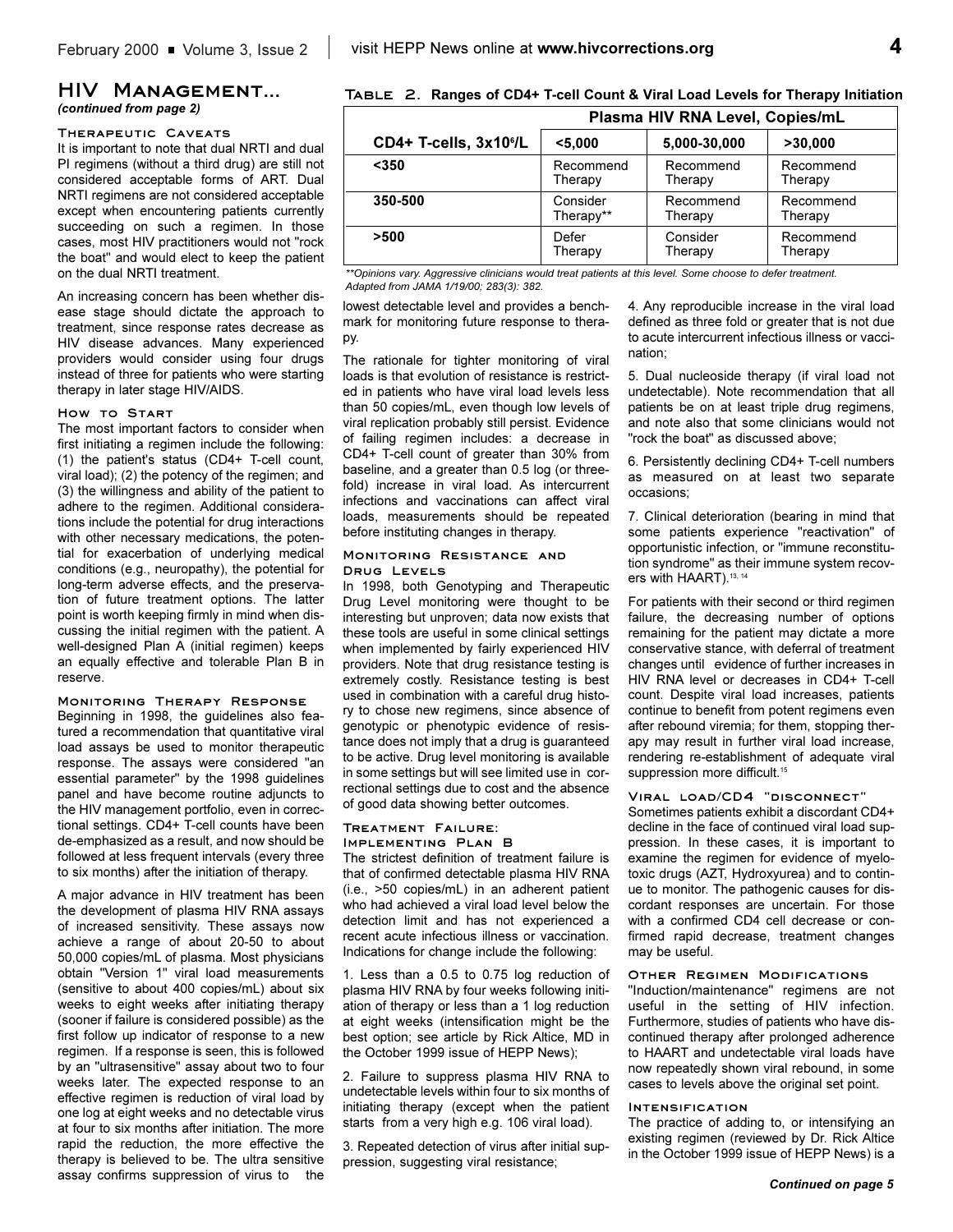### **Ask the Expert**

**Case:** *A 28 year-old female offender returns to your facility having discontinued medication during her period of release. She was diagnosed as HIV positive during her previous incarceration. She had been on ddI, D4T and efavirenz with no problems through her date of release. Her old chart shows that she responded to the medication with a lower viral load from 15,000 to <50 copies/mL after eight weeks of therapy and increased T-cell counts from 228 to 344. Her viral load is now 75,000 and her CD4 is dramatically lower (from 380 at release to 180 now). What are your considerations when deciding how to proceed, and what treatment do you recommend now?*

### **Expert Response: Dr. Stephen Tabet, MD, MPH,\*** *University of Washington Division of Infectious Disease, Seattle HIVNET*

When patients who have previously been on antiretrovirals enter the prison system off their regimen, it is important to first determine why the patient is no longer taking their medications. Generally, the reasons incarcerated patients are off medications can be grouped into four overlapping categories:

**1. Non-adherence.** Try to determine the reasons for poor adherence and provide support to help the patient be more successful. One of the biggest reasons that patients don't take their medications once they leave the correctional environment is because they don't have linkages to care in the community; they simply stop taking their medications once they run out. Drug and alcohol use is clearly a strong component in non-adherence. During incarceration, drugs and alcohol and other competing outside interests are often less of an issue. A more structured environment allows some patients to be more adherent.

**2. Drug intolerance.** The patient may have stopped taking antiretrovirals because of such common side effects as nausea or diarrhea that were not treated.

**3. Situation out of the patient's control.** When individuals are arrested, they rarely have medications with them. Many jails do not allow others to bring patients their medications, or incarcerated persons may not have access to someone who can bring in the medication and so they are discontinued on their regimen at the initial point of incarceration.

**4. Patient makes a conscious decision to temporarily stop taking medications.** Whether it is due to life circumstances outside the correctional system or the stress associated with reincarceration, some individuals choose to hold off on medications until they are in a more stable setting.

The next step is to determine whether the patient was on a failing antiretroviral regimen. When possible, patients on a failing regimen should be started on an entirely new one as outlined in Table XVI of the DHHS/Kaiser Guidelines (www.hivatis.org. Also see HEPPigram on pg. 7). In actuality, it is often difficult to restart therapy, given prior treatment failures and drug toxicities. Patients with few good treatment options can either be kept on their previous regimen, use a 'recycled' regimen with previous medications, or even be placed on mega-HAART regimens.

In this specific patient, I would initially start her on Pneumocystis carinii pneumonia prophylaxis given that the CD4+ T-cells are below 200 cells/mL. Next, I would try to determine why the patient stopped her medications. If the patient is going to be incarcerated for a short period (days) then I would likely recommend holding off on antiretrovirals until she establishes care or returns to care in the community. I would make sure she has medical and case management appointments arranged prior to her leaving the institution. If the patient were going to be incarcerated for the long-term, I would strongly recommend antiretrovirals since she has a low CD4 count.

The next step is to determine the antiretroviral regimen. This individual, at least initially, tolerated the d4T, ddI, and efavirenz. If the patient had tolerated her regimen and stopped all three antiretrovirals at once, I would re-start the same regimen. I would follow her viral load closely (one month and three month post-therapy to start) given that her virus may already be resistant, especially to efavirenz. Otherwise, I would discuss other regimens with her, avoid NNRTIs altogether, and offer her two new NRTIs and at least one protease inhibitor.

*\*Grant Research/Support: Bristol-Myers Squibb and Merck Immune Response Corp* 

### **HIV Management...**  *(continued from page 4)*

viable option in cases where the initial suppression of viral load after the initiation of therapy is less than adequate. For regimens achieving satisfactory early HIV RNA declines, but not below the limits of the most sensitive assay available, addition of drug(s) to intensify the regimen may maximize long-term treatment benefit. New drugs must be added before viral rebound occurs; otherwise, addition of a single new drug can be viewed as incremental therapy, which may promote resistance.

### **Plan B: What to Change to**

When the decision is made to change therapy, the approach should be guided by the reason for the change. For adverse effects, intolerance, or suboptimal adherence to an otherwise successful regimen (i.e., HIV RNA level below detection limits), selective substitution of individual, identifiable offending components is reasonable. When a change in therapy is indicated due to drug failure, the same principles and considerations apply as described previously. Efforts should be made

to change the regimen in its entirety, using drugs with least potential for cross-resistance to current drugs. (See Table 4 in the 2000 guidelines). We will address this issue at greater length in a future issue of HEPP News.

### **Intermittent therapy**

New findings show that intermittent interruption of anti-retroviral therapy appears to have been beneficial. Some exposure to HIV primes the immune response and may, in the long run, be beneficial. Further studies<sup>16</sup> of intermittent interruption are underway. However, some researchers feel that there are other means of achieving immune stimulation in the absence of viral replication. Therapeutic vaccination is one such strategy (see HEPP News, March 2000, Retrovirus Conference update ).

### **Budget Impact**

While ART has been good news for patients and their providers, one area of concern for correctional budgeters has been the cost of long-term therapy. Over the past few years, researchers have published data that showed that the use of potent therapy has resulted in remarkable declines in hospitalization rates, morbidity, and mortality where the drugs are

available.17-22 In community settings, protease inhibitor (PI)-containing regimens were shown to be cost-effective.<sup>23, 2</sup>

### **When to Stop Therapy**

Eradication of HIV with maximally suppressive therapy alone is unlikely given the present understanding of HIV pathogenesis; thus, therapy should be continued indefinitely. Even with virologic failure, many patients maintain clinical and immunologic benefit.25 After attempts to adjust the drug regimen to suppress replication are made, therapy should be continued in the face of virologic failure, if evidence of clinical and immunologic stability exists. In contrast, stopping all antiretroviral therapy is reasonable when the patient, after discussion with the physician, still believes that the adverse effects outweigh potential benefits of therapy.

Primary infection, post exposure prophylaxis, and "Mega HAART" are also addressed by the 2000 guidelines, but will not be addressed here. (For more information see www.jama.org where the guidelines will be accessible until the end of March, 2000).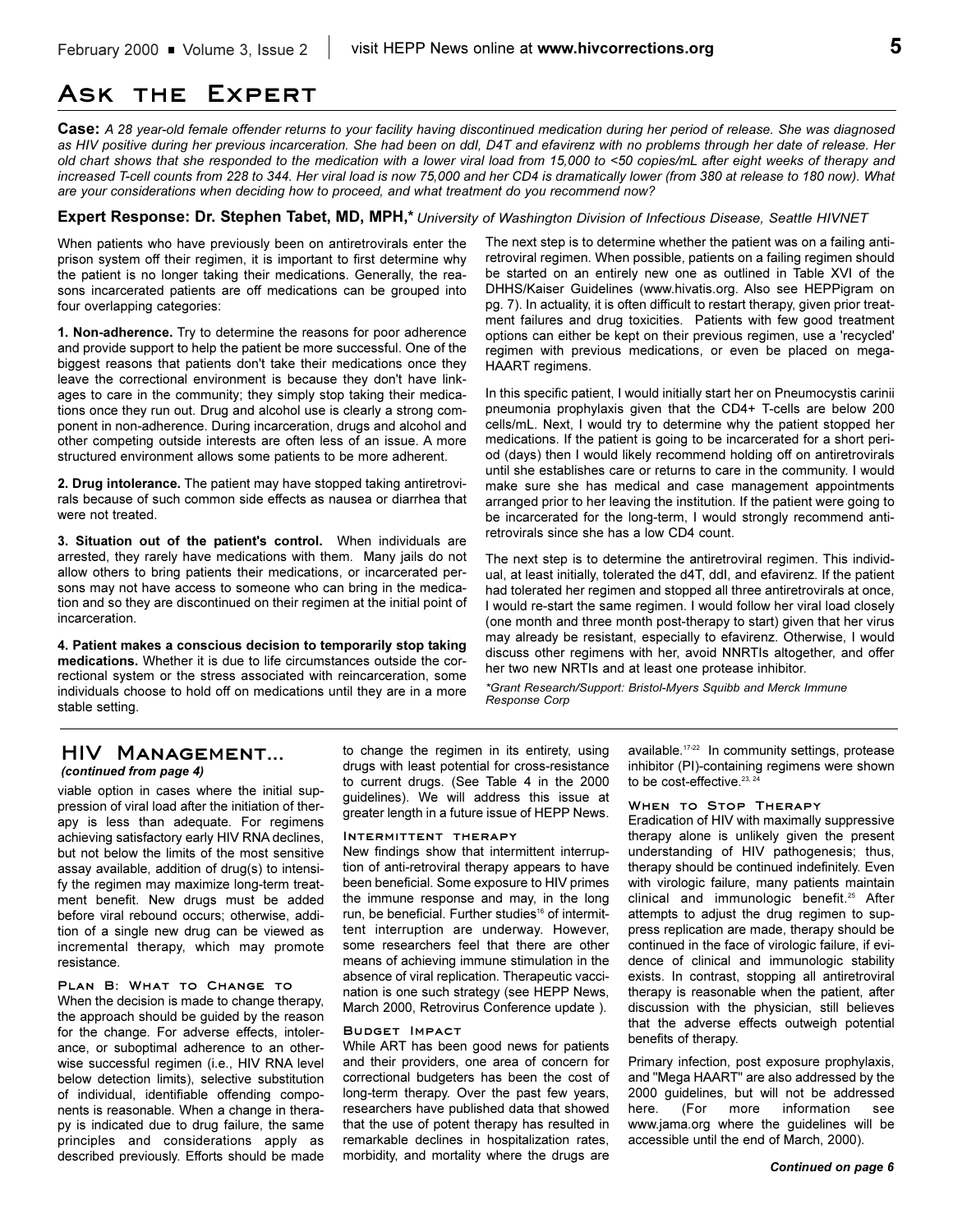### **HIV Management...**

*(continued from page 5)*

In short, HIV management has transformed dramatically over the past 20 years of the epidemic. We're now entering an age where we have many therapeutic options available to patients, and where careful choice, and even more careful adherence to a regimen, will determine the outcome of a disease that should, in most cases, resemble a chronic disease. See the March HEPP News for additional updates from the San Francisco Retrovirus meeting.

\* *Consultant: Agouron Pharmaceuticals,* 

*Bristol-Myers Squibb*

*Speakers Bureau: Agouron Pharmaceuticals, Bristol-Myers Squibb, Glaxo Wellcome*

*\*\*Consultant: Agouron Pharmaceuticals,* 

*Bristol-Myers Squibb*

Speaker's Bureau: Agouron Pharmaceuticals,

*Bristol-Myers Squibb*

*\*\*\*Speakers Bureau: Agouron Pharmaceuticals, Bristol-Myers Squibb, DuPont, Glaxo Wellcome, Merck, Roche*

#### **References**

*1 Carpenter CCJ, et al. JAMA 7/1/98; 280: 78-86. 2 Carpenter CCJ, et al. JAMA, 1/19/00; 283(3) 381- 390.*

*3 Perelson AS, Essunger P, Cao Y, et al. Nature 1997; 387: 188-191.*

*4 Ortiz G, Jin X, Markowitz M et al. Program and Abstracts from the 6th Conference on Retroviruses and Opportunistic Infections. Chicago, IL, Jan 31- 4, 1999. Abstract 256.*

*5 Wong JK, et al. Science 1997; 278: 1291-1295. 6 Finzi D, Hermankova M, Pierson T, et al. Science 1997; 278: 1295-1300.* 

*7 Stuyver L, Mizell SB, et al. Proc Natl Acad Sci USA 1997; 94: 13193-13197.*

*8 Kempf DJ, Rode RA, Xu Y, et al. AIDS 1998; 12 :F9-F14.* 

*9 Montaner JS, DeMasi R, Hill AM. AIDS.3/26/98; 12(5): F23-8.* 

*10Montaner J, Rae S, et al. In: Program and abstracts of the 37th Interscience Conference on Antimicrobial Agents and Chemotherapy; Sept 28-*

*Oct 1, 1997; Toronto, Ontario. Abstract A-14. 11Little SJ, et al. JAMA 9/22-9/29/99; 282(12) 1142-1148.*

*12Boden D, et al. JAMA 9/22-9/29/99; 282(12) 1135-1141*

*13Philips P, Zala C, Rouleau D, Montaner JSG. In: Program and Abstracts of the 4th Conference on Retroviruses and Opportunistic Infections; Jan 22-26, 1997; Washington, DC. Abstract 620.* 

*14Race EM, Adelson-Mitty J, et al. Lancet 1/24/98;351(9098): 252-5.*

*15Kaufman D, Pantaleo G, Sudre P, Telenti A. Lancet 1998; 351: 723-724. 16Luzuriaga K. Keynote speech at the 6th*

*Conference on Retroviruses and Opportunistic*

*Infections, Chicago IL, Jan 31-Feb 3, 1999. 17Palella FJ, Delaney KM, Moorman AC, et al. NEJM 1998; 338: 853-860.* 

*18Hogg RS, O'Shaughnessy MV, Gataric N, et al. Lancet. 1997;349:1294;*

*19Chiasson MA, Berenson L, Li W, et al. In: Program and abstracts of the 5th Conference on Retroviruses and Opportunistic Infections; Feb 1-*

*5, 1998; Chicago, Ill. Abstract 9b. 20Reggy A, et al. In: Program and abstracts of the 5th Conference on Retroviruses and*

*Opportunistic Infections; Feb1-5, 1998; Chicago,*

*Ill. Abstract LB7. 21Heath KV, Yip B, et al. JAMA. 1998; 279: 450- 454.*

*22Katlama C, Valantin MA, Calvez V, et al. In: Program and abstracts of the 5th Conference on Retroviruses and Opportunistic Infections; Feb 1-5, 1998; Chicago, Ill. Abstract 376.*

*23Anis AH, Hogg RS, Yip B, et al. Pharmacoeconomics 1998; 13: 327-336.* 

*24McCollum M, et al. In: Program and abstracts of the 5th Conference on Conference on*

*Retroviruses and Opportunistic Infections; February 1-5, 1998; Chicago, Ill. Abstract 200. 25Kaufman D, et al.*

### **HEPPigram**

### **Proposed Decision Tree for Initiating or Restarting Antiretroviral Therapy**



This decision tree was developed by HEPP Editors in order to describe how we restart treatment for an HIV infected inmate who enters our facility off medications. The purpose of the tree is to provide a framework for discussion. Actual decisions regarding ART are very complex and involve talking with patient and thoroughly discussing the treatment options. If readers have any suggestions as to how this tree might be modified, please send your comments to Betsy Stubblefield at heppnews@brown.edu or fax 401.863.1243.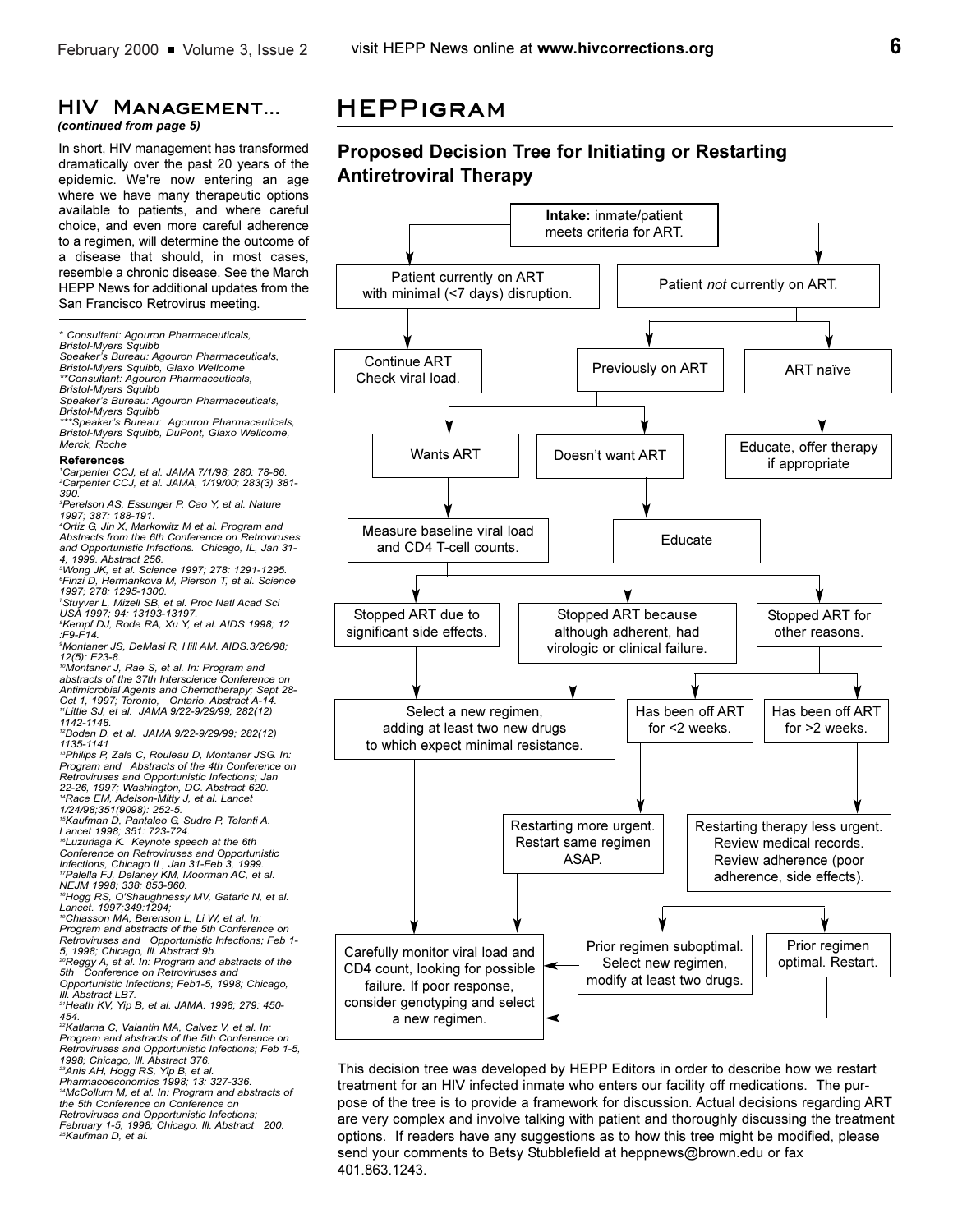### **Save the Dates**

**The 2000 National Conference on African-Americans and AIDS** *February 24-25, 2000* Renaissance Hotel, Washington DC Call: 410.955.2959 Fax: 410.955.0807 E-mail: cmenet@jhmi.edu Visit: www.med.jhu.edu/cme

**The Science and Treatment of HIV: An Advanced CME Course for Clinicians** *March 25-29, 2000* Snowmass Village, CO Call: 415.561.6725 Fax: 415.561.6740 E-mail: cme@iasusa.org Visit: www.iasusa.org Sponsor: International AIDS Society

#### **HIV Pathogenesis, Antiretrovirals, and Other Selected Issues in HIV Disease Management**

*February 26, Los Angeles, CA March 8, Boston, MA March 22, New York, NY May date TBA, Dallas, TX* Call: 415.561.6725 Fax: 415.561.6740 E-mail: cme@iasusa.org Visit: www.iasusa.org Sponsor: International AIDS Society

**National HIV/AIDS Update Conference HIV/AIDS at the Crossroads: Confronting Critical issues** *March 14-17, 2000* San Francisco, CA Call: 514.874.1998

Fax: 514.874.1580 E-mail nauc@total.net Visit: www.nauc.org Sponsor: AmFar

**American Society of Clinical Pathologists Teleconference** Update on Occupational Bloodborne Disease Exposure: New Tests, New Approaches to Prevention & Treatment *March 21, 2000 1pm CST* Call: 800.621.4142 Email: info@ascp.org CME credit available.

#### **National Conference on Pharmaceutical Care to Underserved Populations** *April 3-4, 2000* Chapel Hill, NC Call: 919.966.8138 Email: steve\_moore@unc.edu Sponsors: School of Pharmacy and Cecil Sheps Center for Health Services Research, UNC at Chapel Hill, HRSA, NC Assn of Pharmacists CME available

### **HIV Prevention with**

**Incarcerated Persons** A Public Health Training Network Satellite Broadcast *April 27, 2000 1:00-3:00 PM EST* Call: 800.458.5231 or TTY 800.243.7012 Visit: www.cdcnpin.org/broadcast Sponsor: CDC's National Prevention Information Network

### **News Flashes**

### **Drug Warning for Abacavir Sulfate (Ziagen)**

A revised warning concerning abacavir sulfate (Ziagen) has been issued. Since its approval in December 1998, the labeling for abacavir sulfate has included a warning and description of fatal hypersensitivity reactions to the drug. The new warning emphasizes the importance of careful consideration of abacavir sulfate patients who have respiratory symptoms. Fatalities in patients treated with abacavir sulfate who developed hypersensitivity reactions including respiratory symptoms of dyspnea, cough, or pharyngitis have been reported. A delay in diagnosis of hypersensitivity can result in abacavir sulfate being continued or re-introduced, leading to more severe hypersensitivity reactions, such as life-threatening hypotension and death. (See HEPPigram, April 1999 HEPP News). Cases of hypersensitivity reaction should be reported to the Abacavir Hypersensitivity Reaction Registry at Glaxo Wellcome at 800-270-0425 or to the FDA MedWatch program at 800-FDA-1088.

### **Study Recommends Influenza Vaccine for HIV- Infected Persons**

Previous differing findings on the immunologic and virologic effects of vaccination have caused disparity in recommendations for influenza vaccination. More recent studies involving HAART treated persons document good antibody responses in greater proportions of patients, although the responses generally remain poor in individuals with the lowest CD4+ cell counts. A study by Salvato, et al., found that patients who responded to antiretroviral therapy also responded well to influenza vaccine. Because of its cost effectiveness, the authors recommend that influenza should be part of routine prophylaxis for HIV-positive persons. (Salvato, P. et al., AIDS Reader, 12/99; 9(9):634-6291).

### **HAART May Reduce Genital Warts Despite HPV**

In the December issue of the AIDS Reader, Heard, et al., summarized their findings concerning HAART and HPV. Cervical lesions respond poorly to standard treatment and exhibit a high recurrence rate in HIV-infected women. Despite the persistence of HPV in women with advanced HIV disease, HAART may provide a reduced prevalence of cervical squamous intraepithelial lesions. (Heard et al., AIDS Reader, 12/99; 9(9):630-635).

### **HIV Medication Still Compatible with Hepatitis B or C**

Hepatotoxicity, caused by the use of antiretroviral drugs in treating HIV, prompted researchers to evaluate the effects of the drugs in people with Hepatitis B or C virus and attempt to determine which drug combinations were more likely to cause liver problems. The study included 298 patients who started new antiretroviral therapy between January 1996 and January 1998, with 71 percent receiving protease inhibitors. The other patients received dual NRTI regimens, the standard at that time. Overall, severe hepatotoxicity was seen in about 10 percent of the patients. The risk was greater for patients taking ritonavir; 30% of patients on ritonavir experienced hepatotoxicity versus only 8.1% of patients on other PIs. The risks for nelfinavir, indinavir, and NRTI regimens were similar and no deaths were associated with the toxicity. The authors conclude that antiretroviral therapies should be given to HIV-infected people who are infected with Hepatitis B or C. (Sulkowski MS. JAMA 1/05/00; 283 (1) 74.)

### **Supreme Court Denies Appeal of HIV Case**

Last month the Supreme Court let stand a ruling that allows Alabama prisons to segregate HIVpositive inmates from the general prison population during educational, vocational, recreational and religious activities. The court, without comment, rejected an appeal filed on behalf of hundreds of HIV-positive Alabama inmates that argued the state's policy violates federal laws protecting the disabled. By rejecting the appeal, the high court leaves intact an 11th U.S. Circuit Court of Appeals ruling from last year that said the policy is valid "because HIV-positive inmates pose a 'significant risk' to others." (New York Times, 1/18/00).

### **FDA Denies Accelerated Approval of Adefovir**

Adefovir (Preveon), the first nucleotide analogue to be clinically evaluated for the treatment of HIV, has been denied accelerated approval by the Food and Drug Administration (FDA). This reverse transcriptase inhibitor has been demonstrated to be a potent antiretroviral in patients who have failed zidovudine (ZDV) and lamivudine (3TC) therapy. Despite its antiretroviral efficacy at 120 mg per day, adefovir has significant nephrotoxicity (61%). Though trials using 60 mg per day are under evaluation, the FDA was unable to determine adequate efficacy and safety using this dose. At the present time, adefovir is no longer available through its expanded access program. (For more information, call 800-GILEAD-5 x1).

#### **ACHSA 2000 Conference**

The ACHSA 2000 Multidisciplinary Training Conference was held in conjunction with ACA in Phoenix, Arizona, and January 8-12, 2000. A number of presentations were made concerning HIV in corrections. In her presentation, Anne Spaulding, MD suggested that HIV and HCV coinfected patients should be considered candidates for therapy and not disqualified as in the past. Joseph Paris, MD emphasized the dilemma presented to correctional managers: too many denials of care may result in undertreatment, inmate morbidity, and litigation. A weekly utilization management system will ultimately fail because of excessive health care costs. In a different presentation, Dr. Paris discussed the use of all nucleoside regimens and the new non-nucleoside antiretrovirals that complement the previously available protease inhibitors in the correction setting. Robert Greifinger, MD, presented a paper describing efforts to lobby the Legislature towards implementation of minimum correctional health care standards. (For more information on the conference, go to www.corrections.com/aca). Contributed by: Joseph E. Paris, MD, SCP President.

### **Coming Next Month . . .**

### **March HEPP News**

*Main Article:* by Elsa Villarino, MD Discusses TB treatment in the correctional setting.

*HIV 101:* TB and HIV medications interactions *HEPPigram:* PPD Testing Flow sheet *Ask the Expert:* Discussion of TB and HIV coinfection

Plus updates from the 7th Conference on Retroviruses and Opportunistic Infections.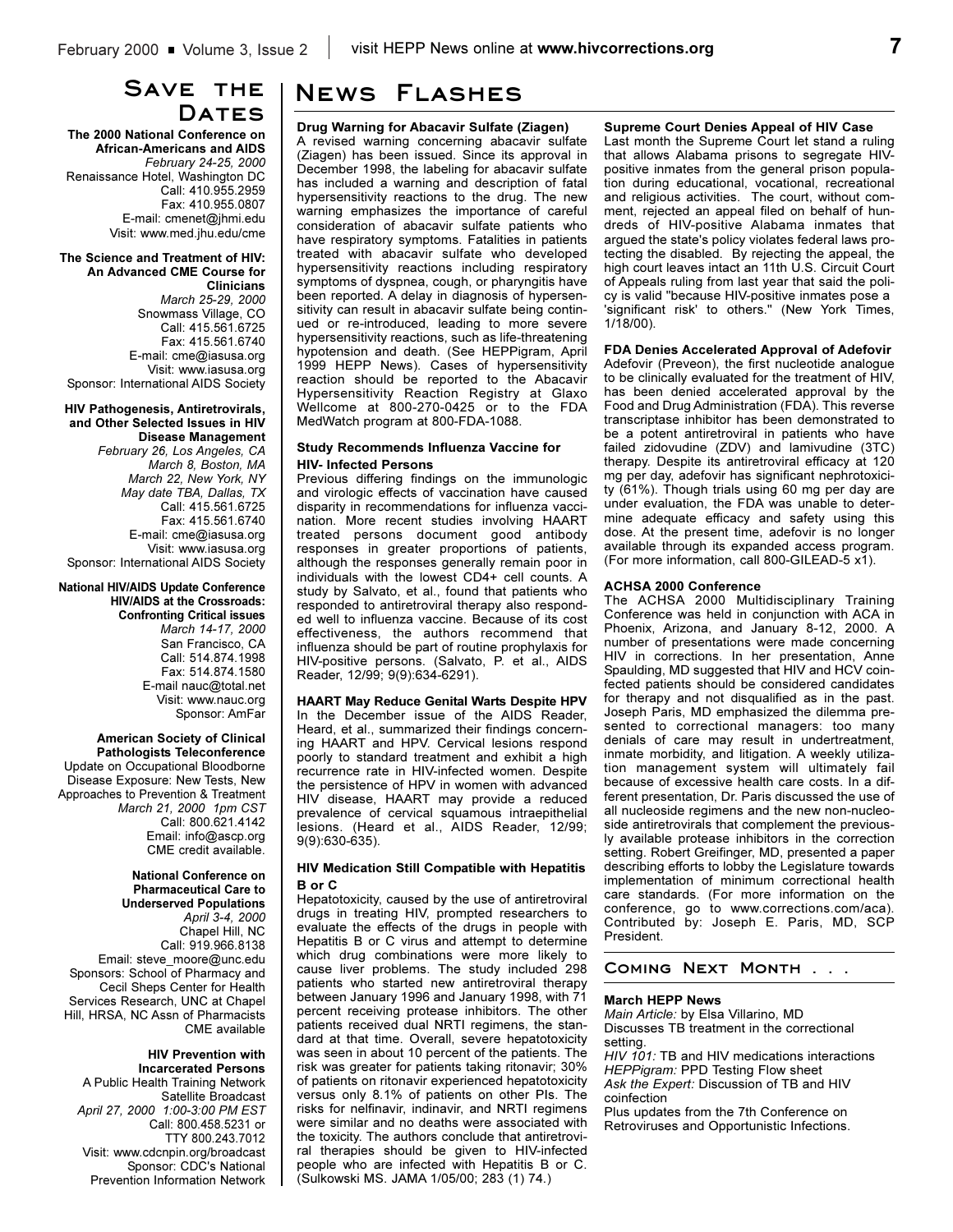# **Advantages and Disadvantages**

| <b>REGIMEN</b>                             | <b>ADVANTAGES</b>                                                                                                                       | <b>DISADVANTAGES</b>                                                                                                                                                                 |  |
|--------------------------------------------|-----------------------------------------------------------------------------------------------------------------------------------------|--------------------------------------------------------------------------------------------------------------------------------------------------------------------------------------|--|
| 2 NRTIs <sup><math>*</math></sup> + PI $*$ | Good to high potency<br>Clinical data<br>Combination with longest experience<br>2 different "points of attack"                          | Complexity and high pill burden<br>May compromise future protease inhibitor regimens<br>Long-term toxicity<br>Some dietary restrictions<br>Potential for many P450 drug interactions |  |
| 2 NRTIs + NNRTI*                           | Good to high potency<br>Defers protease inhibitor<br>Low pill burden<br>Acceptable to first line treatment<br>Less dietary restrictions | Limited long-term data<br>May compromise future NNRTI regimens<br>Potential P450 drug interactions (due to NNRTI)                                                                    |  |
| $2$ NRTIs + $2$ Pls                        | High potency<br>Convenient dosing<br>Less dietary restrictions                                                                          | High pill burden with some regimens<br>Long-term toxicities unknown<br>Potential P450 drug interactions (due to PI)<br>Limited data as initial regimen                               |  |
|                                            | <b>Regimens Under Evaluation</b>                                                                                                        |                                                                                                                                                                                      |  |
| 3 NRTIS                                    | Defers exposure to protease inhibitor<br>and NNRTI<br>Low pill burden<br>Low potential for drug interactions                            | Efficacy in patients with higher viral loads and lower<br>CD4 not yet determined<br>Limited long-term data<br>Compromises future NRTI regimens                                       |  |
| NRTI + NNRTI + PI                          | High potency<br>3 "points of attack"                                                                                                    | Complexity<br>Compromises future regimens<br>Multiple-drug toxicity<br>Potential P450 drug interactions (due to PI)                                                                  |  |

*Table adapted from JAMA 1/19/00; 283(3): 384 by Khurram Rana, Pharm D.*

*\*NRTIs are nucleoside reverse transcriptase inhibitors. NNRTIs are nonnucleoside reverse transcriptase inhibitors. PIs are protease inhibitors.*

Examples of combinations in current use for initial therapy include the following: (1) 1 PI and 2 NRTIs; (2) 1 NNRTI and 2 NRTIs; (3) 2 PIs with 2 NRTIs; (4) 1 PI and 1 NNRTI with 1 or 2 NRTIs; and (5) 3 NRTIs. Regimen #4 is considered the least favorable option, because of concerns about employing representatives of each of the 3 drug classes in an initial regimen; there is potential for multidrug-class resistance should the initial regimen fail.

Recently, regimen #1 (PI containing) and regimen #2 (PI sparing, NNRTI) were compared and found to be equivalent for the combinations Indinavir/AZT/3TC and Efavirenz/AZT/3TC (see January HEPP Newsflash). Additional studies may be required before this regimen is implemented as first line treatment for patients with VL >100,000. Similarly, regimen #5 is a new option for those with baseline viral load <500,000 that has done well in initial studies (Abacavir/AZT/3TC vs. Indinavir/AZT/3TC, see Newsflash in January HEPP News, vol. 3 (1)).

# **Resources**

**Ryan White Title IV: Grants for Coordinated HIV Services and Access to Research for Youth, Women, and Families** The Health Resources and Services Administration's HIV/AIDS Bureau (HRSA/HAB), announces the availability of funds for fiscal year (FY) 2000 for discretionary grants to coordinate services and provide medical care, support services and access to research for HIV-infected and affected children, youth, women and families.To obtain a full copy of this announcement, please go to http://www.hrsa.gov/grantsf.htm Application due date: March 1, 2000 Call: 877.477.2123 Fax: 877.477.2345 E-mail: hrsagac@hrsa.gov

### **Websites:**

**The Journal of the American Medical Association** http://www.jama.org

**National Center for HIV, STD and TB Prevention, Divisions of HIV/AIDS Prevention**

http://www.cdcnpin.org/hiv/start.htm

**7th Conference on Retroviruses and Opportunistic Infections** http://www.retroconference.org/

**AEGIS-AIDS Education Global Information System** http://www.aegis.com

**HIV Info Web, an on-line library containing HIV and AIDSrelated information, maintained online by the Massachusetts DPH AIDS Bureau**

http://www.infoweb.org

**The Body: daily updated information on HIV/AIDS** http://www.thebody.com

**The Corrections Connection** http://www.corrections.com

### **Treatment Related Websites:**

**CDC National Prevention Information Network** http://www.cdcnpin.org

**The HIV/AIDS Treatment Information Service (ATIS)** http://www.hivatis.org

**HIV/AIDS Treatment Directory**  http://www.amfar.org/td

**Doctor's Guide to the Internet: a straightforward guide to internet medical resources** http://www.docguide.com